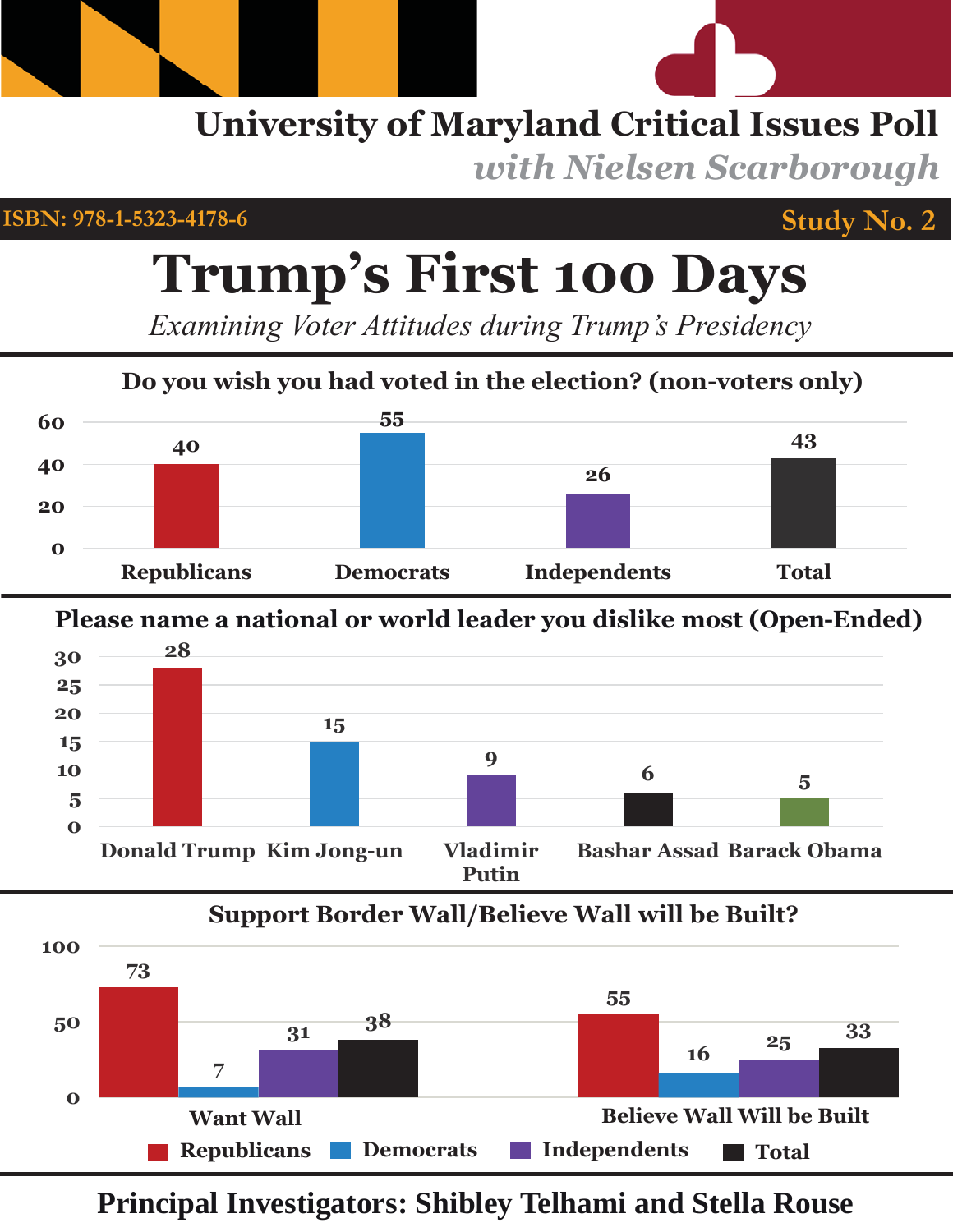#### **Leadership and Advisory Board for the Critical Issues Poll**



Shibley Telhami is the Anwar Sadat Professor for Peace and Development at the University of Maryland, College Park, and nonresident senior fellow at the Brookings Institution.

Professor Telhami has also been active in the foreign policy arena. He has served as Advisor to the US Mission to the UN (1990-91), as advisor to former Congressman Lee Hamilton, more recently as senior advisor to George Mitchell, President Obama's United States Special Envoy for Middle East Peace (2009-2011) and as a member of the US delegation to the Trilateral US-Israeli-Palestinian Anti-Incitement Committee.

Professor Telhami has contributed to *The Washington Post, The New York Times*, and the *Los Angeles Times* and regularly appears on national and international radio and television. His bestselling book, *The Stakes: America and the Middle East* was selected by Foreign Affairs as one of the top five books on the Middle East in 2003. He has been a principal investigator in the annual Arab Public Opinion Survey, conducted since 2002 in six Arab countries.



Stella Rouse is an associate professor in the Department of Government and Politics and director of the Center for American Politics and Citizenship.

Professor Rouse earned her Ph.D. from Louisiana State University in 2008. In 2010, she was a visiting scholar at the Center for the Study of Race, Ethnicity and Gender in the Social Sciences (REGSS) at Duke University as a Ford Foundation Post-Doctoral Fellow.

Rouse's book, *Latinos in the Legislative Process: Interests and Influence*, published by Cambridge University Press, was named by Huffington Post as one of the "Best Political Science Books of 2013." She is a native of Colombia. When she was two years old, her parents immigrated to Ft. Lauderdale, Florida where she grew up. Rouse fluently speaks, reads, and writes Spanish.

**Research and Analysis: Jared McDonald,** Doctoral Candidate in the Department of Government and Politics

**Coordinator: Brittany Kyser,** Program Coordinator and Executive Assistant for the Anwar Sadat Chair for Peace and Development

#### **Advisory Board**

- Steven Kull Senior Research Scholar and director of the Program for Public Consultation at the School of Public Policy
- Michael Hanmer Associate Professor in the Department of Government and Politics; Research Director for the Center for American Politics and Citizenship
- Frauke Kreuter Professor in the Joint Program in Survey Methodology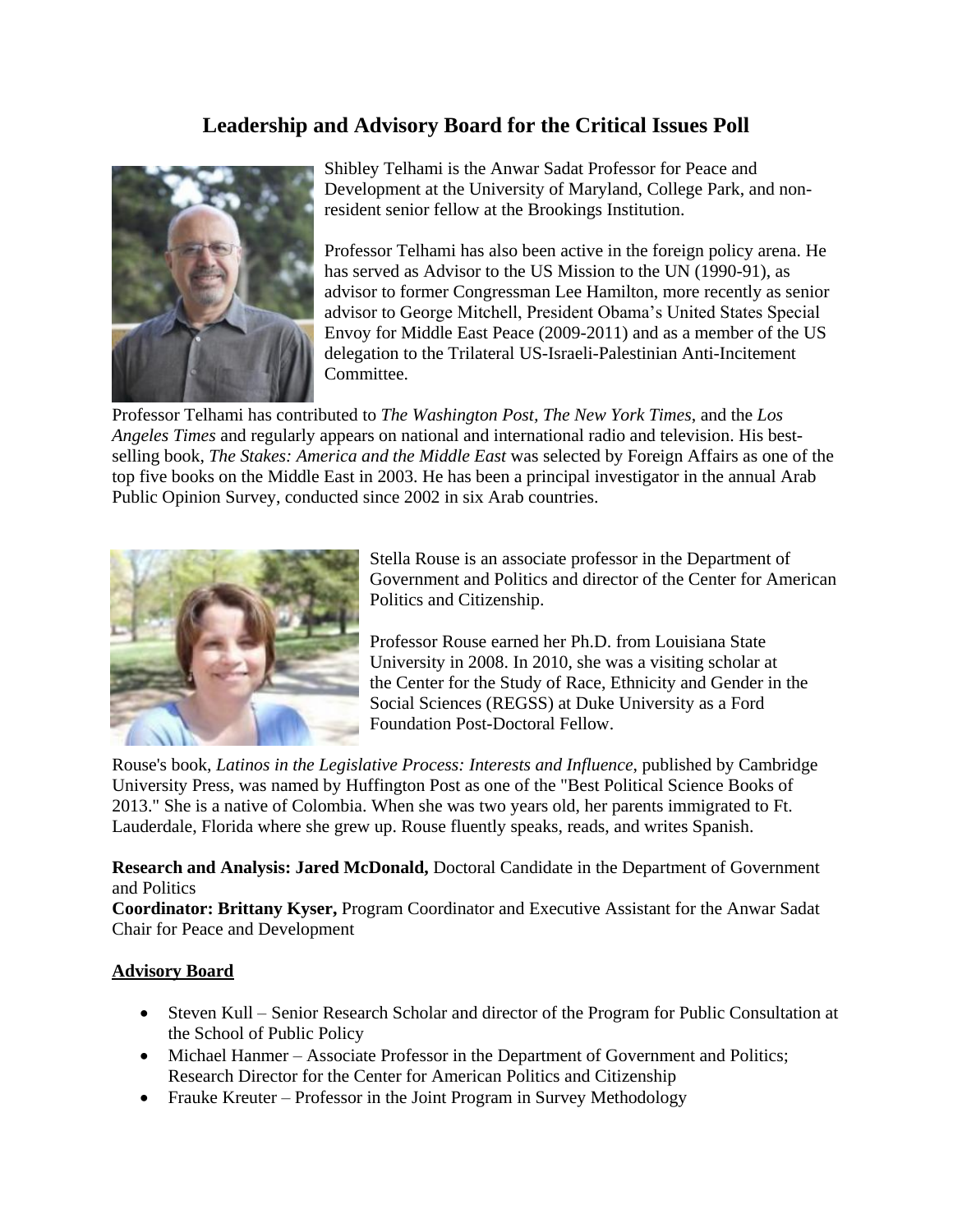# **Evaluating Public Opinion during Trump's First 100 Days**

*Remorse high among non-voters, especially among Democrats* 

With Donald Trump's first 100 days as President coming to a close, the UMD Critical Issues Poll sought to determine how many Americans looked back on Election Day with remorse. While we do not find that Trump voters regret their vote, we do find strong evidence that those who stayed home in November regret their choice to abstain.

Regardless of partisanship, regret among nonvoters was roughly 43%, but this number was higher among Democrats, at 55%. Turnout among this group in November might have been the difference in the election, and regret among these individuals may spur participation in subsequent elections. Regret among independents remained relatively low, though more than a quarter of them also regretted their decision not to vote.



Interestingly, a full 40% of Republican non-voters regret their decision. While the reason for this regret is hard to know with certainty, a look at the beliefs of these individuals provides clues. Since the election, news reports revealed likely contact between Russian operatives and the Trump campaign. Among those who expressed regret about not voting, 63% said that Russian operatives had been in contact with the campaign. By comparison, among non-voters who expressed no regret, the number drops to 30%. Even among Republican non-voters, we see that those who regret their abstention are far more likely to accept the claim that the campaign was in contact with the Russians. Among those with regret, 34% say there was contact, as opposed to only 12% among those without regret.

*Do you believe the Trump campaign was in contact with operatives for the Russian government?*

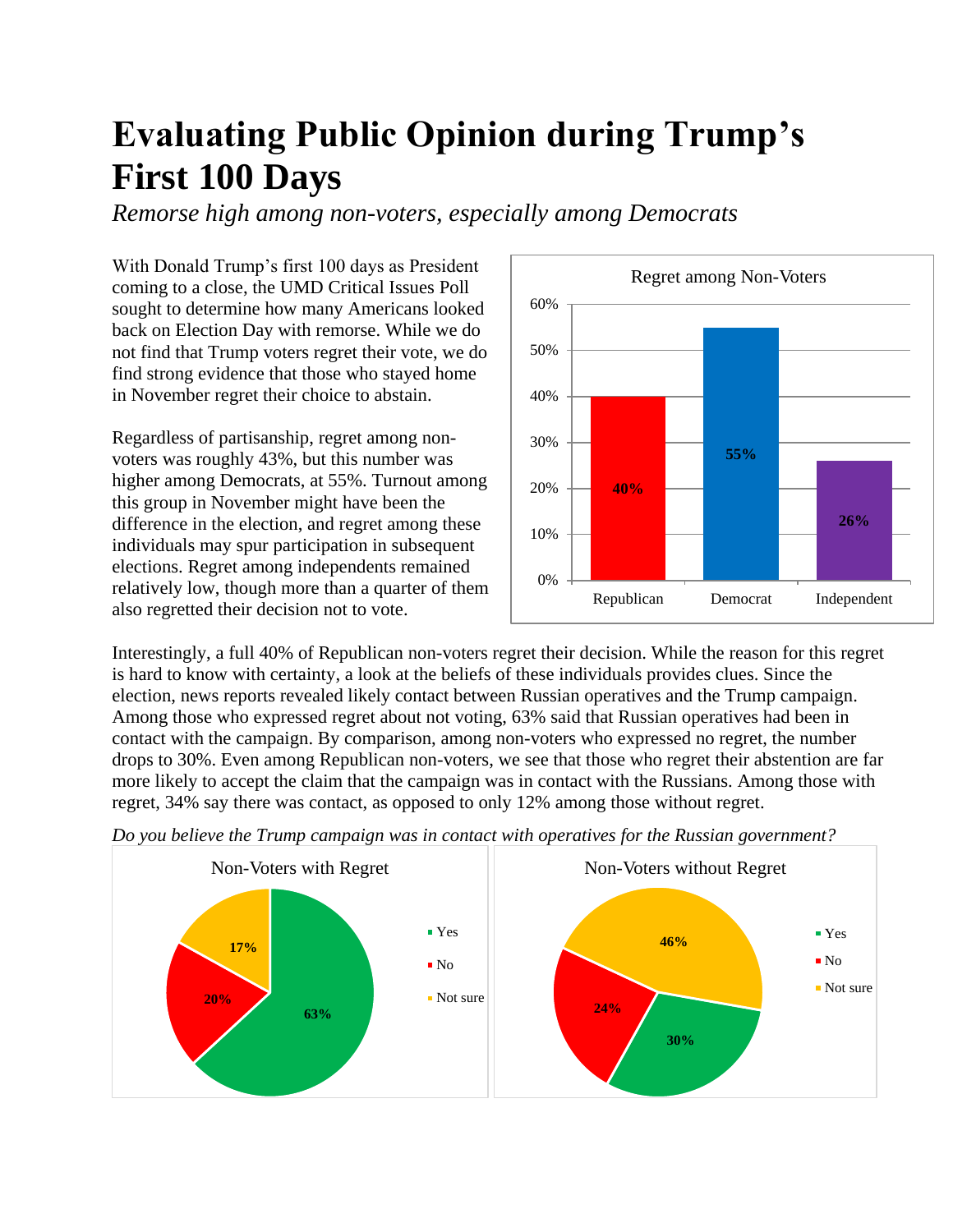#### *Are Trump Voters Also Experiencing Buyer's Remorse?*

In the wake of President Trump's highly visible legislative defeats on the [repeal of](http://time.com/4713107/donald-trump-transcript-ahca-bill/)  [Obamacare,](http://time.com/4713107/donald-trump-transcript-ahca-bill/) funding for the [border wall,](http://www.bbc.com/news/world-us-canada-39708768) and a number of other key policy proposals, a media [narrative](http://www.chicagotribune.com/news/nationworld/midwest/ct-iowa-trump-voter-regrets-20170226-story.html) has suggested that many Trump voters regret their vote choice. A recent [Washington Post-ABC](https://www.washingtonpost.com/news/the-fix/wp/2017/04/23/trump-voters-dont-have-buyers-remorse-but-some-hillary-clinton-voters-do/?utm_term=.df1891c6ff1f) poll, however, found that this narrative was largely false. In the April 2017 edition of the University of Maryland Critical Issues Poll, we similarly find that Trump voters remain strongly unified in support of their candidate, with very few expressing any regret for supporting Trump.

When asked whether, knowing what they know now, would Americans still have voted for their preferred candidate in the 2016 election, Trump voters overwhelmingly said yes, with only 1% saying no. This uniform support was even stronger than support for Hillary Clinton, whose voters only said they would support her again at a rate of 94%.

Continued support (and opposition) for Trump appears to come from the perception that Trump has done precisely what he promised he would do. When we asked if Americans thought Donald Trump had done about what they expected, they overwhelmingly said yes. 70% of Trump voters said yes to this, while only 2% said no. Clinton supporters also saw him as acting in accordance with his campaign promises, with 74% claiming Trump had met their expectations. Despite this, a significant portion of the American electorate believes it is too early to tell if Donald Trump will be the type of president they expected him to be.



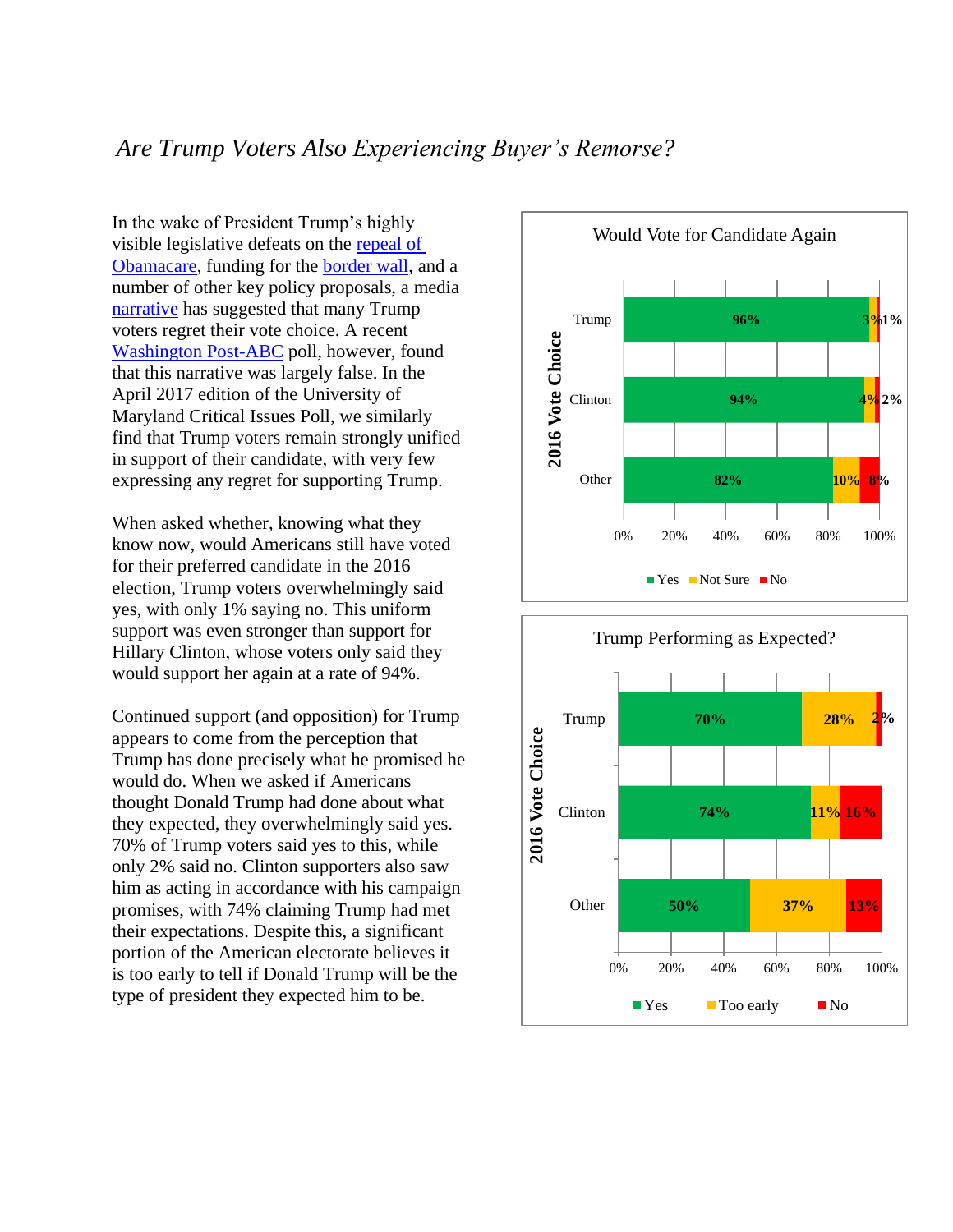#### *Trump Voters Accept Trump's Claims on Russia and Wiretaps*

Trump voters are not only unified behind him in terms of public support, but they also accept many of Donald Trump's claims, even if they are lacking in evidence.

In March of 2017, Trump [accused](https://www.nytimes.com/2017/03/04/us/politics/trump-obama-tap-phones.html) Barack Obama of wiretapping his phone during the election, despite lacking evidence to back up the claim. Around the same time media outlets [reported widely](https://www.nytimes.com/2017/03/20/us/politics/intelligence-committee-russia-donald-trump.html) on Russian interference in the 2016 election that was designed to help Trump to victory. Despite these reports, we find that who someone voted for plays a large role in how that person receives and interprets news events.

Trump voters overwhelmingly said that the allegations of wiretapping merit a Congressional investigation more than the possibility of Russian interference in the election, at 78%. Clinton voters, however, see Russian interference as the bigger issue by a huge margin of 95%-4%.

Similarly, only 10% of Trump voters said they thought reports that the Trump campaign was in contact with Russian operatives were true, which skyrockets to 83% among Clinton voters. Third party supporters tend to view Russian interference as more likely than not, but many of them claim to be unsure as to the role Russia played and to what degree they were in contact with the Trump Campaign.

Looking at Trump voters' responses to the basic question of whether Russia interfered in the election many more of them claimed that Russia did not interfere at all (46%) compared to those who believe Russia interfered and altered the outcome of the election (4%). Clinton supporters, however, are far more likely to blame Russia for the election loss, with 72% of them saying Russia altered the outcome.





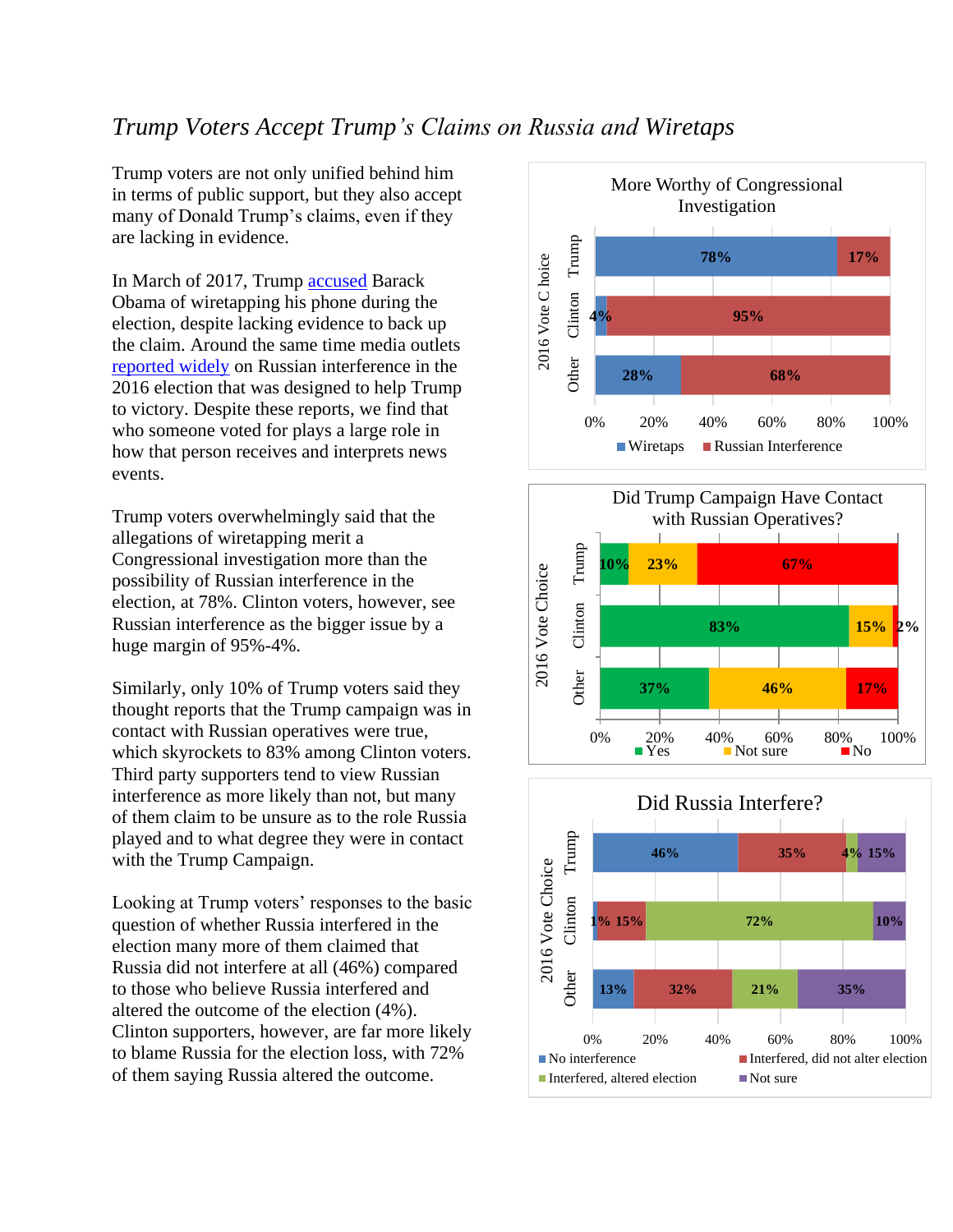#### *What Role does Fox News Play in Spreading a Pro-Trump Narrative?*

The widely-held views of Trump supporters regarding the lack of Russian interference and the likelihood of Obama wiretapping Trump's phone may come down, at least in part, to where Trump supporters get their news.

With the Critical Issues Poll, we asked Americans where they went primarily for news. Roughly 19% said they went to Fox News. Among Trump supporters, greater than 40% went to Fox News, making it far and away the most popular place for news among this group of voters. President Trump repeatedly defended former Fox News Executive [Roger Ailes](https://www.washingtonpost.com/news/post-politics/wp/2016/07/24/donald-trump-defends-roger-ailes-casts-suspicion-on-his-accusers/?utm_term=.e4d432780c4c) and host [Bill O'Reilly](http://abcnews.go.com/Politics/trump-defends-fox-news-oreilly-amid-sexual-misconduct/story?id=46601141) as they were mired in scandal. He has also [called](http://www.latimes.com/nation/politics/trailguide/la-na-republican-convention-2016-live-in-middle-of-emotional-plea-on-1468889684-htmlstory.html) in to several of their shows in order to make his case to the conservative base of the Republican Party.

This line of communication appears to have an effect, as the poll numbers reflect that Fox News watchers largely accept the President's claim that Russian interference was not a problem in the 2016 campaign. We find that individuals who get their news primarily from Fox News are far more likely to say that wiretapping is a worthier topic for Congressional investigation when compared to Russian meddling in the election. In particular, we see that 64% of individuals who primarily go to Fox News reject the notion that the Trump campaign had contact with Russia.





The trend shown in these figures is indicative of a broad trend in the data that shows Fox News viewers to be far more supportive of Trump and his agenda than those who get their news primarily elsewhere. From the U.S.-Mexico border wall to health care, individuals who watch Fox News for their information are far more likely to support the Trump agenda.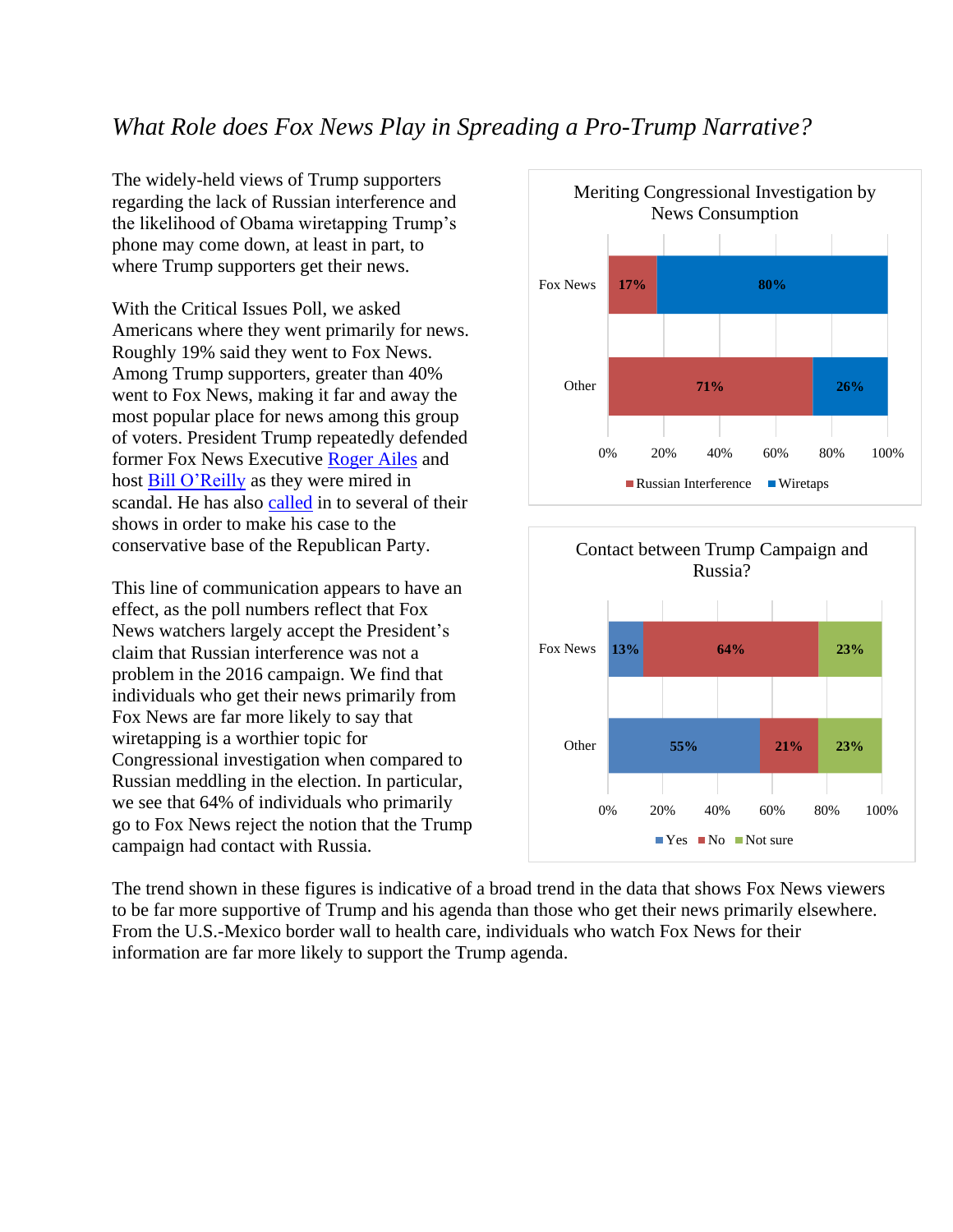#### *Evidence Grows that Democrats, Independents Grow More Unified in Stopping Trump Agenda on Health Care and Immigration*

Trump voters may be behind the President, but the Critical Issues Poll suggests that many of Trump's key promises on healthcare, immigration, and border security may be in jeopardy because of enthusiasm from Democrats and opposition among Independents to Trump's key proposals.

On health care, we find that a high proportion of Americans support a single-payer system, despite strong Republican opposition to such a plan in Congress. More than half of Americans support the idea of government-run healthcare, but support is split along partisan lines. While only 27% of Republicans support it, that opposition is overcome with 81% support among Democrats and 51% support among independents.

In terms of border security, support for the proposed wall between the United States and Mexico sits at only 38% support against 48% in opposition. Among Trump's core constituency, however, support is at 84%. Looking instead at Clinton and third party voters, we find that opposition builds. Eighty-three percent of Democrats oppose the wall, while another 56% of individuals supporting neither candidate do not want the wall.

Trump supporters are somewhat less confident the wall will be built, with only 63% claiming Trump will succeed on this policy. Individuals voting for a different candidate tend to think the wall is unlikely, though a great deal of uncertainty exists.

Americans also stand in opposition to Trump's [campaign promise](https://www.donaldjtrump.com/press-releases/donald-j.-trump-address-on-immigration) to do away with the Obama-era executive order allowing children of undocumented immigrants to stay in the United States. While strong majorities of Democrats and independents support keeping the "Deferred Action for Childhood Arrivals" (DACA) policy, a notable 33% of Republicans also favor maintaining that provision.

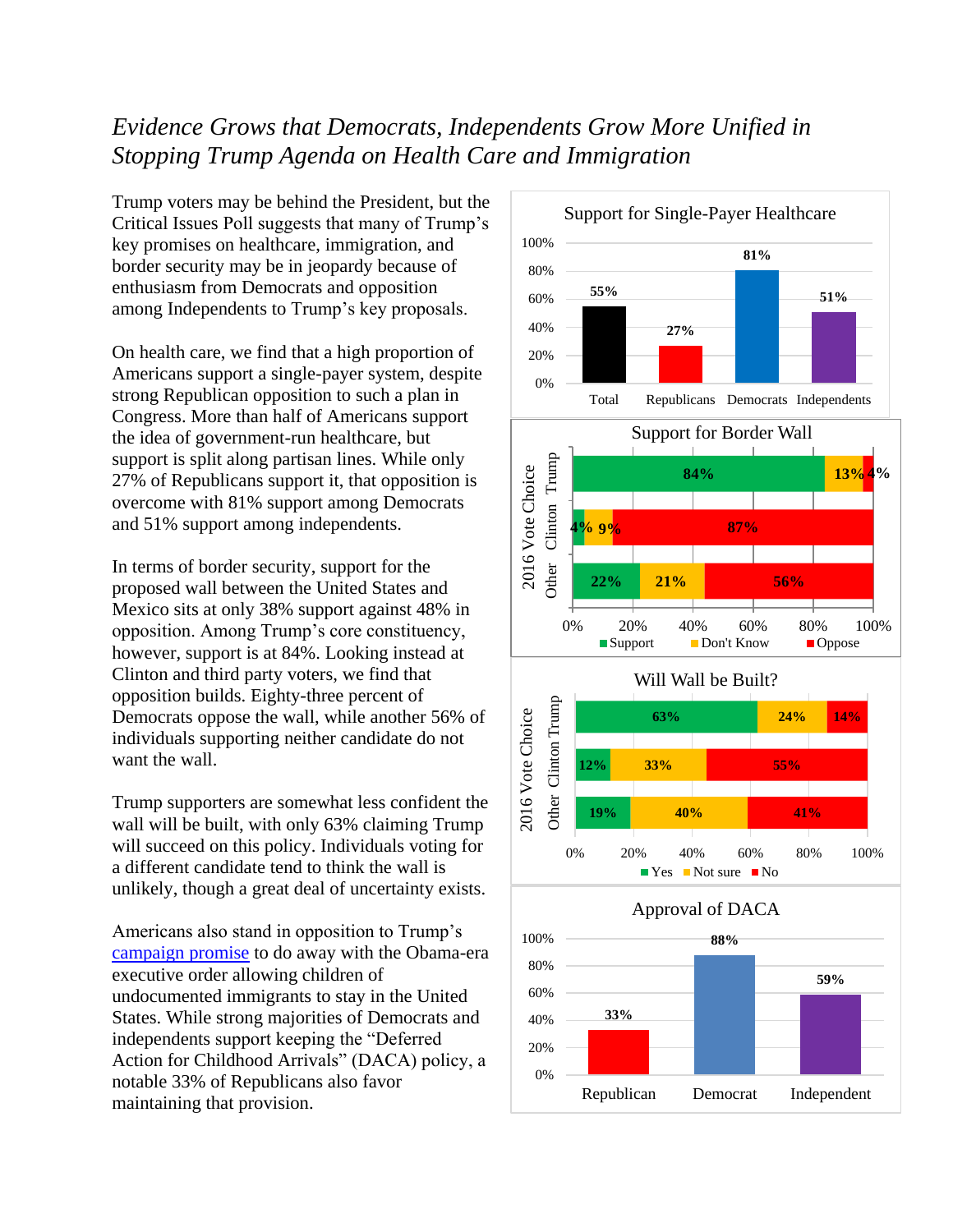Additionally, we find that, while most Republicans prefer making undocumented immigrants leave the country, Democrats are more unified in allowing them to stay and offering a pathway to citizenship. Independents, while fairly evenly split, side more with the Democratic perspective than with the Republican one, making it difficult for Donald Trump to enact the types of reforms he promised during the campaign.

Beyond policy issues, the Critical Issues Poll reveals that the parties see Trump's proposals as doing fundamentally different things for Latinos. While immigration raids have received [attention](https://www.usatoday.com/story/news/nation/2017/02/16/president-trump-immigration-raids-target-fewer-criminals/97988770/) in the press for the seemingly indiscriminate way they target undocumented immigrants, Trump voters continue to say that the raids only target undocumented immigrants with a criminal record. Fifty-five percent of Trump voters said the raids targeted only those with criminal records, while less than 24% of Trump supporters claimed the raids to be targeting all undocumented immigrants. This result contrasts strongly with Clinton supporters, where 73% believe the raids are targeting undocumented immigrants indiscriminately and only 5% see them as targeting those with criminal records.

Americans also differ sharply in whether they think Trump's policies will help Latinos. Among Trump voters, 48% said the policies would help the job prospects of Latinos, whereas only 4% said the policies would hurt. Clinton supporters were the exact opposite, with 47% expecting those policies to hurt Latinos, with only 8% saying they would help.

Latinos themselves are not very optimistic that Trump's policies are designed to benefit them. Less than a quarter see Trump's policies as benefitting them, while a third of Latinos believe the policies will end up hurting their job prospects.





#### Believe Trump's Policies will Better Latino Job Prospects

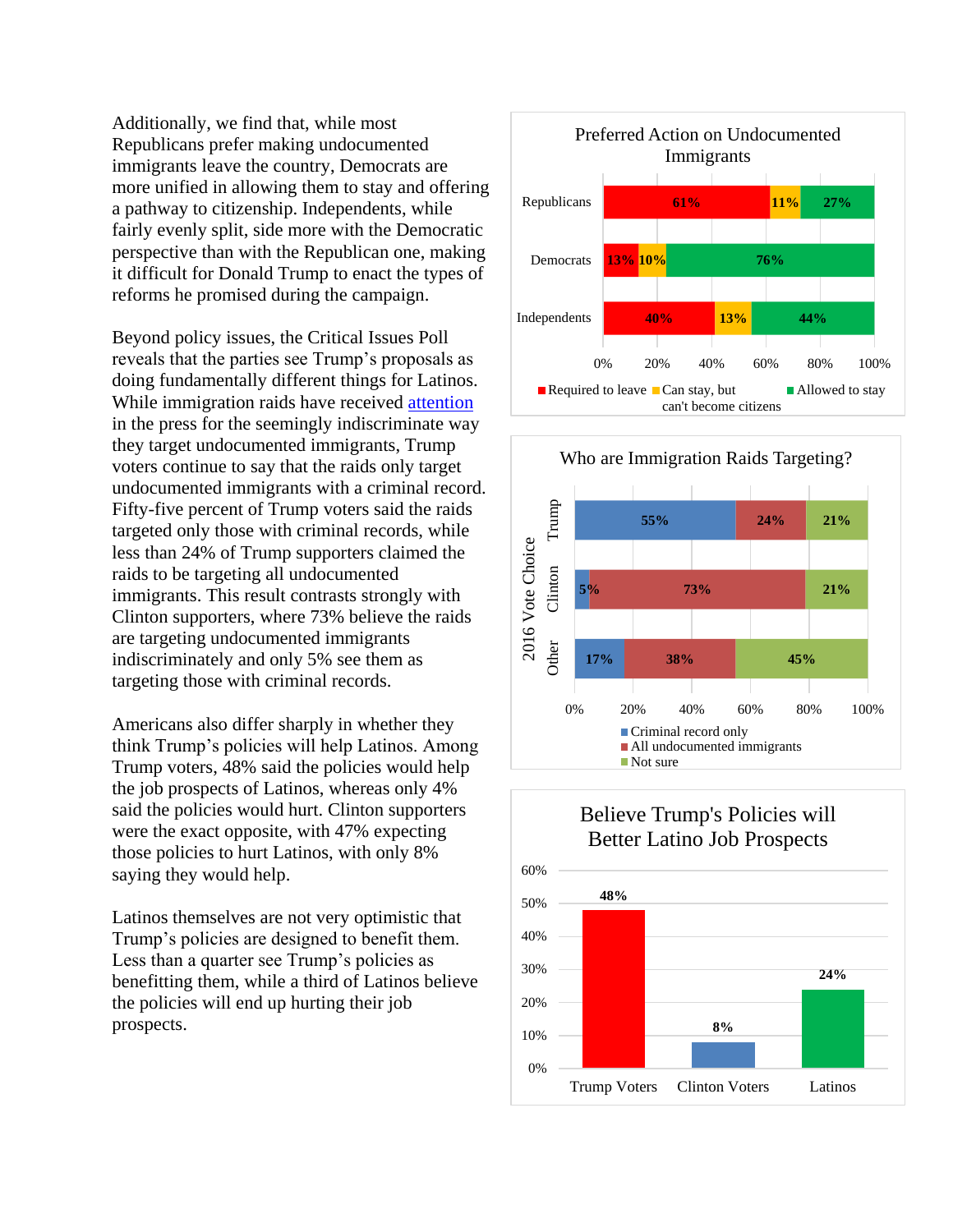### *Democrats and Republicans Agree on Importance of Checks and Balances*

While Americans are divided along partisan and ideological lines, there is a surprising level of agreement on what issues are specifically most vital for the health of American democracy. Namely, we find that among both Democrats and Republicans, effective checks and balances is most often cited. More than a third of Democrats and over a quarter of Republicans chose checks and balances over issues such as trust, transparency, accountability, integrity, and moderation.



This result is particularly interesting among Republicans, as one might assume that Republicans would prefer not to see presidential power be constrained in such a way that Donald Trump fails to get his signature proposals passed through Congress.

Also interesting in these results is the degree to which Americans do not prioritize moderation as a key feature protecting the health of American democracy. While political observers often [bemoan](https://www.washingtonpost.com/news/in-theory/wp/2016/03/07/is-it-possible-to-reverse-the-polarization-in-american-politics/?utm_term=.032c82b09064) excessive political polarization, Americans themselves do not seem to view moderation as one of the most necessary ingredients in American democracy.